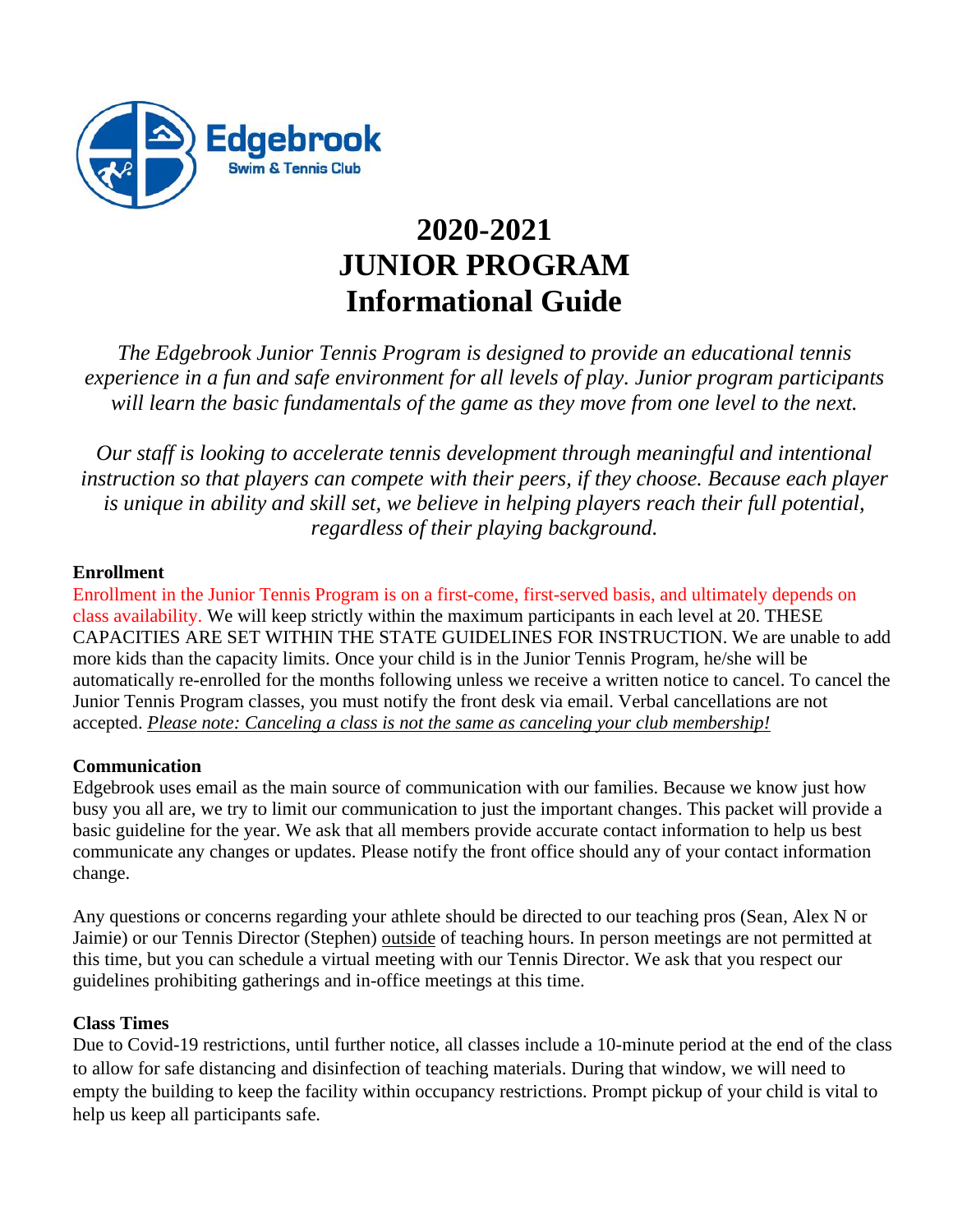#### **Holidays/School Breaks**

Holidays are worked into the calculation of our monthly fee. During the winter, if the Bellevue School District closes due to inclement weather, our Junior Program will also be cancelled and class fees will be adjusted accordingly.

#### **Payment - Members**

If your child is enrolled in our Junior Tennis Program, we are holding a space for your child for the month. **You will be charged the full monthly rate whether or not your child attends all of the available classes**. We do not offer make-up classes. In case of injury or other extenuating circumstance, prorating of classes must be discussed and cleared *in advance* with the Tennis Director. We must receive an email from you by the 20<sup>th</sup> of the month if you wish to have your child removed from the program. If we don't hear from you by the 20<sup>th</sup>, your child will be automatically enrolled and charged for the following month.

|                  | PRE-MEMBER                     |                        | LEVEL <sub>1</sub>             |              | Level 2         |              | Level 3                      |              | Level 4                      |              | Level 5                      |          |
|------------------|--------------------------------|------------------------|--------------------------------|--------------|-----------------|--------------|------------------------------|--------------|------------------------------|--------------|------------------------------|----------|
|                  | <b>MON &amp;</b><br><b>WED</b> | \$14.00                | <b>MON &amp;</b><br><b>WED</b> | \$12.00      | MON/WED+<br>Fri | \$15.00      | <b>TUES/THUR</b><br>$+1$ Fri | \$15.00      | <b>TUES/THUR</b><br>$+1$ Fri | \$15.00      | <b>TUES/THUR</b><br>$+1$ Fri | \$18.00  |
| <b>SEPTEMBER</b> | 8                              | \$<br>112.00           | 8                              | 96.00<br>\$  | 9               | \$<br>135.00 | 8                            | 120.00<br>\$ | 8                            | \$120.00     | 8                            | \$144.00 |
| <b>OCTOBER</b>   | 9                              | \$<br>126.00           | 9                              | 108.00<br>\$ | 10              | \$<br>150.00 | 11                           | 165.00<br>\$ | 11                           | \$165.00     | 11                           | \$198.00 |
| <b>NOVEMBER</b>  | 8                              | \$<br>112.00           | 8                              | 96.00<br>\$  | 9               | \$<br>135.00 | 8                            | \$<br>120.00 | 8                            | \$<br>120.00 | 8                            | \$144.00 |
| <b>DECEMBER</b>  | 6                              | \$<br>84.00            | $\overline{7}$                 | \$<br>84.00  | $\overline{7}$  | \$<br>105.00 | $\overline{7}$               | \$<br>105.00 | $\overline{7}$               | \$<br>105.00 | $\overline{7}$               | \$126.00 |
| <b>JANUARY</b>   | $\overline{7}$                 | \$<br>98.00            | $\overline{7}$                 | \$<br>84.00  | 8               | \$<br>120.00 | 9                            | \$<br>135.00 | 9                            | \$135.00     | 9                            | \$162.00 |
| <b>FEBRUARY</b>  | 6                              | \$<br>84.00            | 6                              | 72.00<br>\$  | $\overline{7}$  | \$<br>105.00 | $\overline{7}$               | \$<br>105.00 | $\overline{7}$               | \$105.00     | $\overline{7}$               | \$126.00 |
| MARCH            | 9                              | \$<br>126.00           | 9                              | \$<br>108.00 | 10              | \$<br>150.00 | 10                           | \$<br>150.00 | 10                           | \$150.00     | 10                           | \$180.00 |
| APRIL            | $\overline{7}$                 | \$<br>98.00            | $\overline{7}$                 | 84.00<br>\$  | 8               | \$<br>120.00 | 8                            | \$<br>120.00 | 8                            | \$120.00     | 8                            | \$144.00 |
| MAY              | $\overline{7}$                 | $\frac{4}{5}$<br>98.00 | $\overline{7}$                 | 84.00<br>\$  | 8               | \$<br>120.00 | 9                            | \$<br>135.00 | 9                            | \$135.00     | 9                            | \$162.00 |
| <b>JUNE</b>      | 9                              | \$<br>126.00           | 9                              | 108.00<br>\$ | 10              | \$<br>150.00 | 10                           | \$<br>150.00 | 10                           | \$<br>150.00 | 10                           | \$180.00 |

The anticipated *pre-tax* class rates for each month are listed below and are subject to change:

#### **Supervised Match Play Philosophy**

Match Play is an important part of player development. Players should arrive by 4:00pm and be prepared to play intermittently until 6:00pm once a month on their scheduled match play date. Play structure will vary between the levels and depending on attendance, but all players should expect round-robin or tournament style point play for both singles and doubles. Edgebrook will have tennis staff on hand to oversee the matches and give guided feedback to the players on the courts. Match play dates will follow a general schedule as noted previously but may change due to school schedule.

For every THIRD month of match play your child attends, they will get an Edgebrook Junior Tennis t-shirt! Encourage them to come often!

#### **Progress Report Cards**

All athletes will receive progress report cards in class at the end of the following months: November, March, June. Athletes should utilize this feedback to monitor progress throughout the year.

#### **Private Lessons**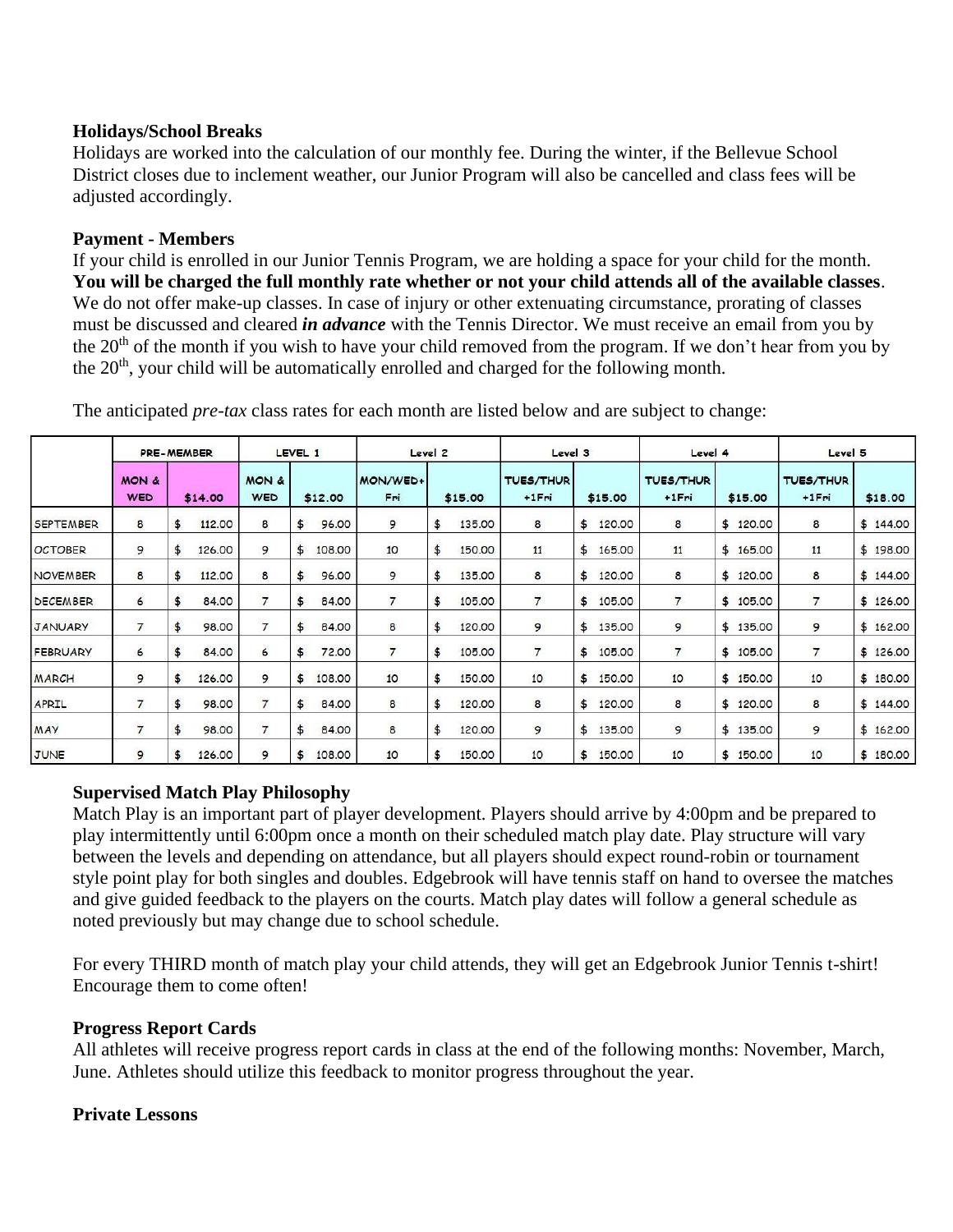If you are interested in Private Lessons in addition to Junior Program classes, you can reach out to any of our Tennis Pros to check their availability and for pricing.

Stephen Welt – [stephen@edgebrookclub.org](mailto:stephen@edgebrookclub.org) Sean Kelly – [sean@edgebrookclub.org](mailto:sean@edgebrookclub.org) Alex Namba – [alex@edgebrookclub.org](mailto:alex@edgebrookclub.org) Jaimie Waltz – [jaimie@edgebrookclub.org](mailto:jaimie@edgebrookclub.org)

# Edgebrook Club Junior Tennis **2020-21 Level Descriptions & Schedule**

We will keep strictly within the maximum participants in each level at 20. THESE CAPACITIES ARE SET WITHIN THE STATE GUIDELINES FOR INSTRUCTION. We are unable to add more kids than the capacity limits.

## **Level 1 – Mondays and Wednesdays 5:00-6:00pm**

These players are new to tennis or have been playing consistently for a brief period of time. Basic techniques of ground strokes, volleys/overheads and serves are taught. Players are learning to rally. Students will learn the basic rules of tennis and proper court etiquette. Fun games related to tennis will be played as well as players beginning to play games of tennis. This class uses the Quickstart format along with 36-foot (red ball) and 60-foot (orange ball) courts.

## **Level 2 – Mondays and Wednesdays 4:00-5:00pm** *PLUS* **Match Play one Friday per month**

Mastery of Level 1skills along with tennis staff permission is required for this class; generally, players have been taking Junior classes for over two years. Level 2 players are beginning to play points. They hit with directional control, rally and put serve into play consistently. The player uses topspin on their groundstrokes and spin on their serve. Beginning game strategy is discussed. This class uses both Quickstart (orange ball) and (green ball) tennis formats.

2020-2021 Match Play Dates: 9/4, 10/2, 11/6, 12/4, 1/8, 2/5, 3/5, 4/2, 5/7, 6/4

## **Level 3 – Tuesdays and Thursdays 4:45-6:00pm** *PLUS* **Match Play one Friday per month**

Player generally has been taking four years of tennis classes. They have mastered the skills of Level 2, are developing a complete game and can use all basic shots with a mechanically sound swing. They are beginning to play competitive tennis. They are starting to practice regularly away from junior tennis classes. 2020-2021 Match Play Dates 9/11, 10/9, 11/13, 12/11, 1/15, 2/12, 3/12, 4/9, 5/14, 6/11

## **Level 4 – Tuesdays and Thursdays 3:30-4:45pm** *PLUS* **Match Play one Friday per month**

Player can hit with control, power and can vary spin. They play at least four challenger level tournaments a year and/or junior varsity high school tennis and does at least 2 days off-court fitness training to supplement their tennis skills. Beginning to develop habits which a game style can be formed. 2020-2021 Match Play Dates 9/18, 10/16, 11/20, No Dec Date – USTA Tournament, 1/22, 2/26, 3/19, 4/23, 5/21, 6/18